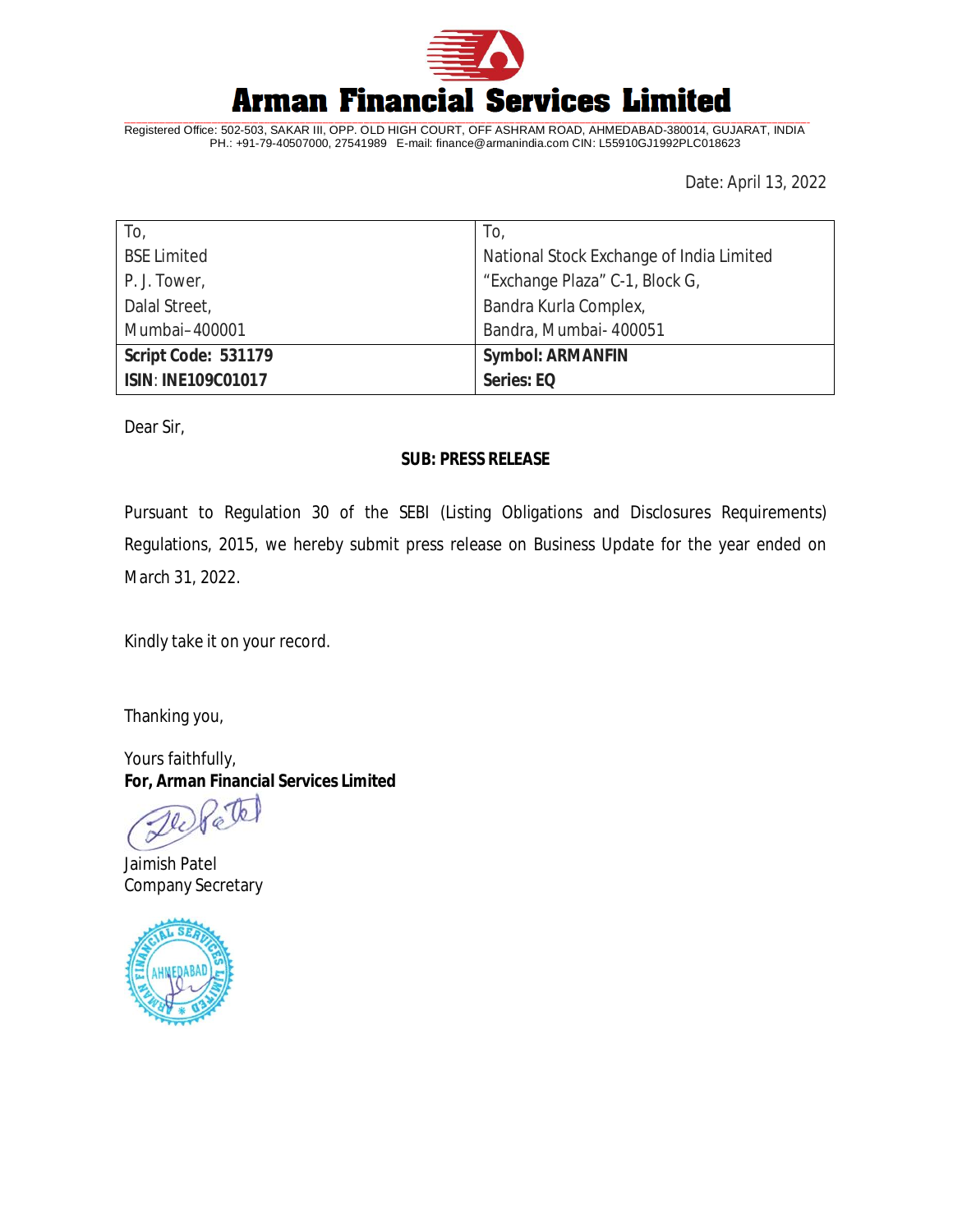

# **Arman Financial Services Limited Business Update – 31st March 2022**

On a solid post-pandemic growth trajectory, aided by superior asset quality

## **Key highlights of the year**

- Consolidated AUM up by ~50% YoY
- Disbursements up by ~106% YoY
- Added 1,87,417 new borrowers
- Added 47 branches to reach 286

**Ahmedabad, India, 13th April 2022**: Arman Financial Services Ltd (Arman), a Gujarat based Non-Banking Finance company (NBFC), with interests in Microfinance, Two-Wheelers, and Micro-Enterprise (MSME) loans, announced a business update on Key operational indicators for the quarter and year ended 31<sup>st</sup> March 2022. It delivered solid post-pandemic performance aided by improved Asset Quality.

## **Key Operational Highlights**

- Consolidated Asset under Management as on 31<sup>st</sup> March, 22 stood at ₹  $\sim$ 1,222 crore higher by  $\sim$ 50% YoY on the back of enhanced branch network, which helped in catering to new customers and geographies, the demand from existing customers, and the addition of new customers in existing geographies.
	- o Microfinance AUM grew by 59% YoY to ₹ 1,021 crore
	- o MSME AUM grew by 25% YoY to ₹ 157 crore
- Consolidated disbursements for Q4 FY22 stood at ₹ 339 crore and for FY22 at ₹ 1,049 crore; higher by 23% and 106% YoY respectively.
	- o Microfinance disbursements for Q4 FY22 stood at ₹ 281 crore and for FY22 at ₹ 866 crore, growing by 22% & 107% YoY respectively. For the first time, monthly disbursements crossed ₹ 100 crore mark to ₹ 107 crore in March 22, compared to the previous high of ₹ 90 crore.
	- o MSME disbursements for Q4 FY22 stood at ₹ 51 crore and for FY22 at ₹ 139 crore, growing by 34% & 106% YoY respectively. For the first time, monthly disbursements crossed ₹ 20 crore in March 22, compared to the previous high of ₹ 16 crore.
- Consolidated Collection Efficiency for March 22 stood at 97.8%, steadily moving towards Pre COVID levels

| <b>Business Segment</b> | Jan-22 | Feb-22 | $Mar-22$ |
|-------------------------|--------|--------|----------|
| Microfinance            | 93.0%  | 94.8%  | 98.3%    |
| <b>MSMF</b>             | 94.1%  | 94.4%  | 97 1%    |
| Two-Wheeler             | 95.1%  | 95.4%  | 96.2%    |

Robust Collection efficiency is aided by our localised, passionate on-ground workforce, increased touchpoints, continuous customer interaction and customer focus approach.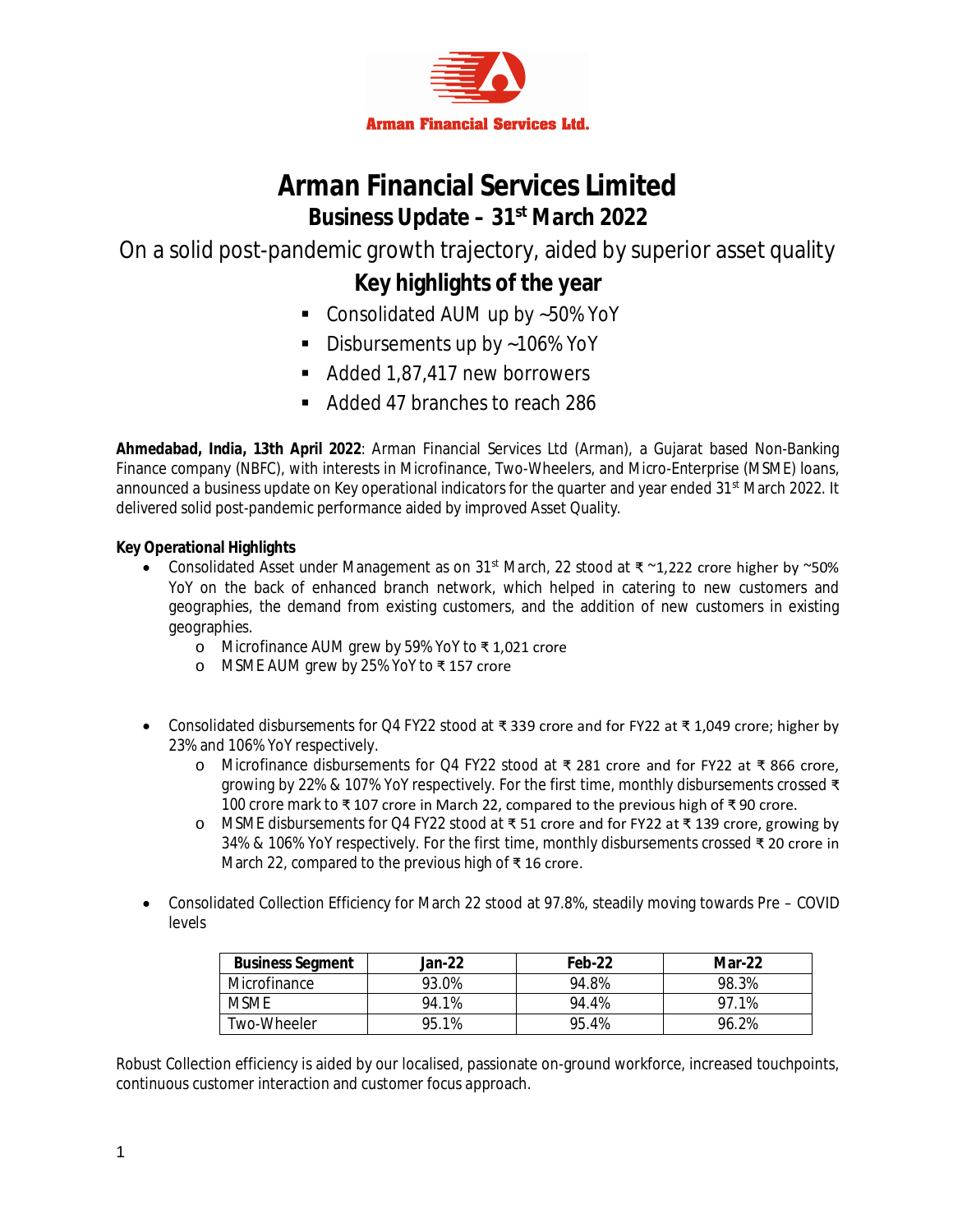

- 68,853 New borrowers were added in Q4 FY22 at the consolidated level and the number of new borrowers added over the financial year stood at 1,87,417.
- Branch Network grew by 24 branches during the quarter, taking the total No. of branches to 286 as on 31st March 22.

Please note that the numbers stated herein as of 31<sup>st</sup> March 2022 are provisional unaudited numbers and are subject to review by the Audit Committee, statutory auditors, and Board of Directors.

The key driver to the improved performance is the company's established track record of operations in all three segments, strength from business synergies, experienced promoters and management team, healthy resource raising ability, comfortable capital structure and healthy liquidity buffers with a diversified funding profile from more than ~30 banks and financial institutions.

Further, to achieve deeper penetration and reduce geographical concentration risk, the group has expanded into newer regions in the past four years, which has resulted in a decline in concentration in Gujarat from ~80% in FY17 to 39% in FY21 and 33% in FY22. Other key states' contributions to AUM stood at Madhya Pradesh 21%; Maharashtra 12%; Uttar Pradesh 20% & Rajasthan 10%. The group has also expanded its footprint in Uttarakhand, Haryana and Bihar.

*Mr. Jayendra Patel, Vice Chairman & Managing Director, Arman Financial Services, said, "Our strong operating performance in another challenging year is testimony to our robust business model, enabled by a customer-centric approach, continuous customer engagement, and our growing geographic reach. The last two years tested us on all parameters and made us more resilient and stronger to weather any challenges, FY22 being especially challenging with the Second Wave of COVID, which was more challenging than the first wave. With the new RBI guidelines becoming applicable to MFIs from April 1, 2022, it will bring new opportunities to expand along with its operational challenges. Going forward, our larger interest will be to rebuild our profitability*  and asset quality to pre-covid levels. We are quite optimistic about our sustainable growth and earning potential *in the coming years. We celebrate our 30th year in operations in FY23, and we thank all of our stakeholders for their continued support."* 

For. Arman Financial Services Limited 3 - Lel Director

#### **About Arman Financial Services Limited**

**Arman Financial Services Ltd (NSE: ARMANFIN; BSE: 531179)** is a category 'A' Non-Banking Finance Company (NBFC) active in the 2-Wheeler, MSME, and Microfinance Lending business. The Microfinance division is operated through its wholly-owned subsidiary, Namra Finance Ltd, an NBFC-MFI. The group operates primarily in unorganised and underserviced segments of the economy. It mainly serves niche rural markets in Gujarat, Madhya Pradesh, Uttar Pradesh, Maharashtra, Uttarakhand, Rajasthan, Haryana & Bihar through its network of 286 branches.